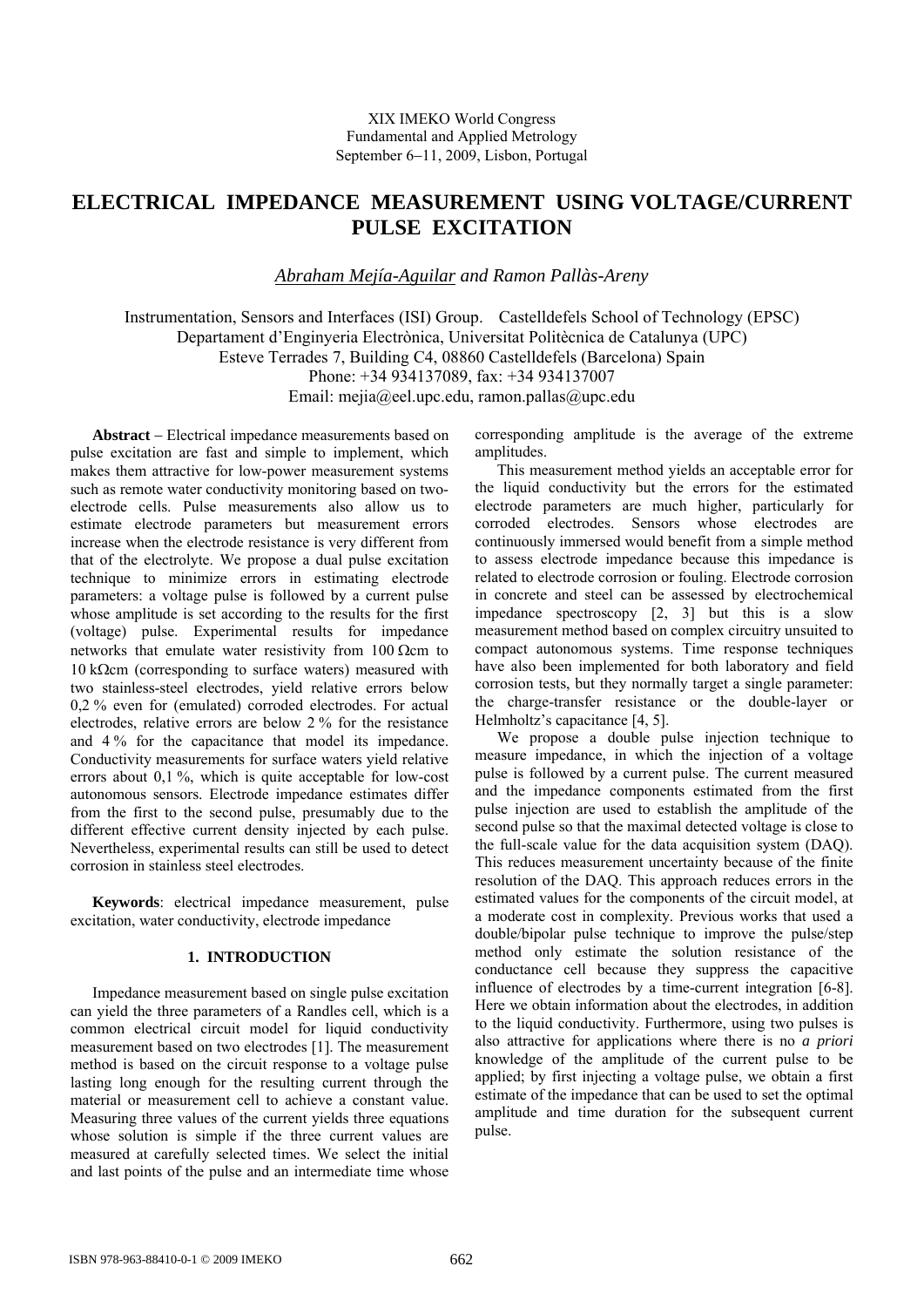### **2. MEASUREMENT METHOD**

Fig. 1 shows the proposed measurement method, which involves two stages: (1) voltage injection – current detection and (2) current injection – voltage detection. Fig. 1a shows two elapsed pulses in voltage and current mode at times  $T_1$ and  $T_2$  respectively. Each pulse must last long enough ( $\delta_1$ ) and  $\delta_2$ ) until the resulting current or voltage is stable; this condition is fulfilled when the difference between adjacent samples is below the effective resolution of the data acquisition system [1]. In practice this means that  $C_p$  has to be completely discharged before the next pulse is applied. Fig. 1b shows the equivalent electric circuit of the Randles cell (*Z*) [9], whose impedance is

$$
Z(s) = \frac{R_s (s + 1/\tau)}{s + 1/\tau_p} \tag{1}
$$

where  $\tau = (R_{\rm p}||R_{\rm s})C_{\rm p}$  is the time constant of the overall network and  $\tau_p = R_p C_p$  is the time constant of the electrodes. Fig. 1c shows the circuit responses to the injected voltage  $(T_1)$  and current  $(T_2)$ .



Fig. 1. Double pulse measurement method based on (a) injecting a voltage/current pulse to (b) a Randles cell and (c) measuring the current/voltage across the impedance.

When injecting a voltage pulse, the Laplace transform of the resulting current will be  $I(s) = V(s)/Z(s)$  and its time expression  $i_0(t)$  can be obtained from the inverse Laplace transform. The result is shown in Table 1, where  $V_i$  is the amplitude of the input voltage pulse and  $A = R_p/R_s$ . From this equation, if we measure the current across the impedance at three specific times:  $t_1 \approx 0$  (to obtain  $I_1$ ),  $t_3 \rightarrow \infty$  (to obtain *I*<sub>3</sub>), and  $t_2$  such that  $I_2 = (I_1 + I_3)/2$ , then a simple equation system results that leads to the expressions for  $R_s$ ,  $R_p$  and  $C_p$  shown in the first row of Table 1. In practice, first  $I_2$  is calculated and the time instant that yields the sample value closer to  $I_2$  is assumed to be  $t_2$ .

For the second stage  $(T_2)$ , the values of the measured current  $I_1$  and the values for  $R_s$ ,  $R_p$  and  $C_p$  estimated from the voltage pulse injection are used to set the amplitude of the current pulse injected to  $I_i = \text{MSB}/(R_s + R_p)$ , MSB being the most significant bit (in volts) of the data acquisition system (Fig. 2). By measuring again at  $t_1 \equiv 0$  (to obtain  $V_1$ ),  $t_3 \rightarrow \infty$  (to obtain  $V_3$ ), and  $t_2$  such that  $V_2 = (V_1 + V_3)/2$ , an equation system results whose solutions for  $R_s$ ,  $R_p$  and  $C_p$  are shown in row 2 of Table 1.



Fig. 2. Sample selection process for each pulse response.

Table 1. Parameters of a Randles cell impedance calculated from the current and voltage across the cell.

| Event | Characteristic curve equation                          | Solution resistance | Polarization<br>resistance | Double-layer<br>capacitance            |  |
|-------|--------------------------------------------------------|---------------------|----------------------------|----------------------------------------|--|
| $T_1$ | $\left( Ae^{-\frac{t}{r}} + \right)$<br>$l_0(t) = -$   |                     |                            | $(\ln 2)(R_{\rm s}$    $R_{\rm p}$ $]$ |  |
| $T_2$ | $v_o(t) = I_i R_s   1 + A   1 - e^{-\frac{t}{\tau_p}}$ |                     |                            | ln 2                                   |  |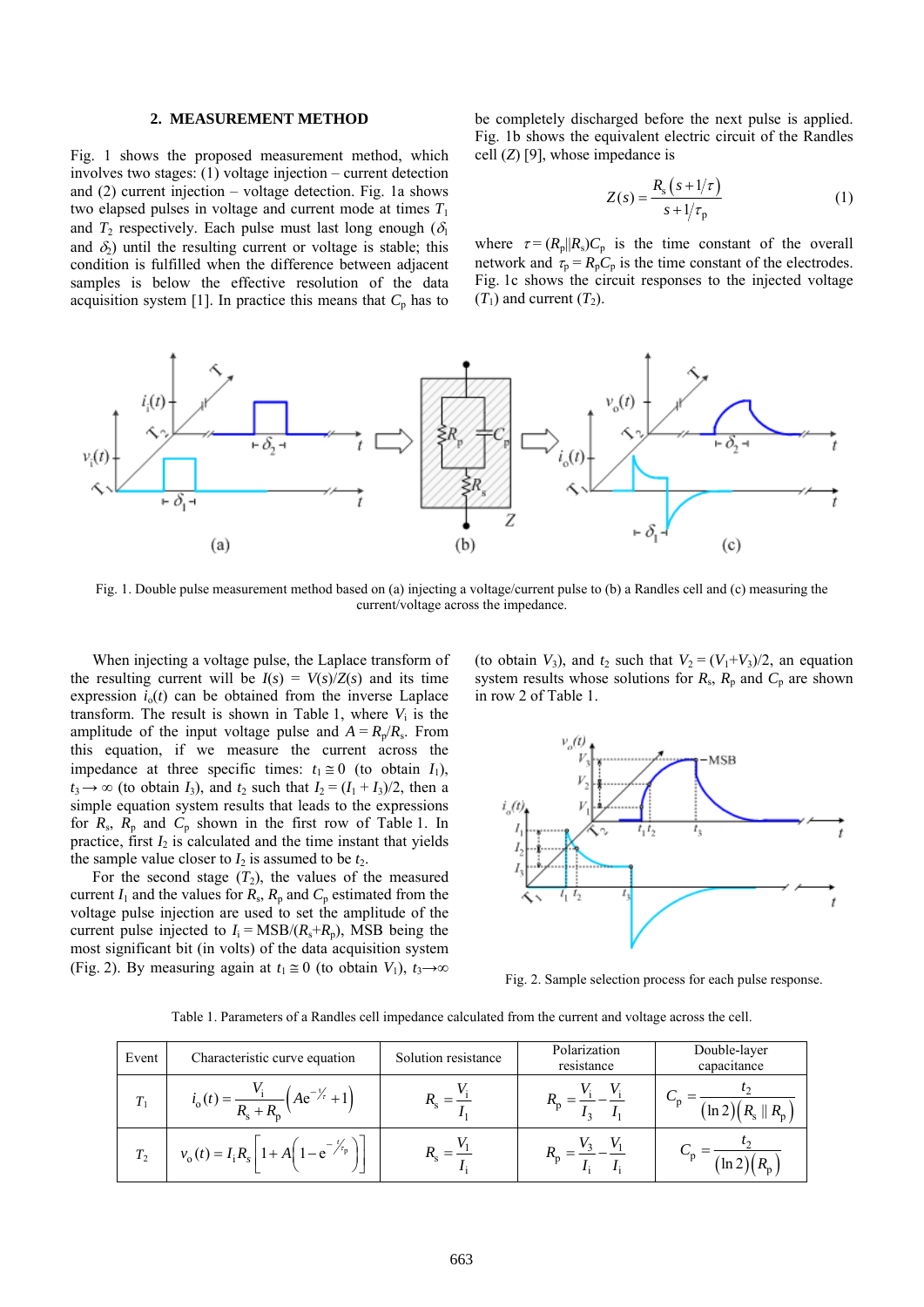#### **3. EXPERIMENTAL TECHNIQUES**

The method above has been implemented by using a data acquisition system (PXI-6221, National Instruments) as shown in Fig. 3, and applied to the measurement of impedance networks built from two precision  $(\pm 0, 1\%)$ tolerance) metal-film resistors  $(R_s$  and  $R_p$ ) and a metallized polyester-film capacitor  $(\pm 5\%$  tolerance) as a grounded conductivity sensor setup. Nominal values were selected according to the target impedance (surface water conductivities measured with a stainless-steel electrode cell). From [3], the expected values for unit electrode area for stainless-steel electrodes in neutral molar solution are from 0,5 k $\Omega$ cm<sup>-2</sup> to 30 k $\Omega$ cm<sup>-2</sup>, and from 0,01  $\mu$ Fcm<sup>-2</sup> to 40 μFcm<sup>-2</sup>. Surface water resistivity is from 100 Ωcm to 10 kΩcm.

The PXI-6221 system was configured in triggered synchronous mode, with one analog output port (DAC with 16 bit resolution and update rate 250000 samples per second) and two analog inputs (ADC with 16 bit resolution and update rate 250000 samples per second). Triggering the system in synchronous mode reduces the uncertainty in the acquisition time and avoids the need of backward extrapolation used in  $[1]$  to obtain  $I_1$ . The DAC controlled the amplitude of both voltage and current sources. For the voltage source  $(v_i)$ , the DAC was connected to a voltage buffer working as an impedance transformer. To obtain a current source (*i*i), the DAC was connected to an enhanced Howland current source based on an op amp [10]. Both op amps were AD8055, which has a low output resistance  $(0,1 \Omega)$ , 300 MHz bandwidth and 1400 V/μs slew-rate. The excitation pulse (voltage or current) was selected by one PXI-6221 control line and an ADG884 multiplexer with low on resistance and low leakage current  $(R_{on} = 0.28 \Omega; I_{SD} = 0.2 \text{ nA}).$ 

When injecting the voltage pulse, one analog input channel measured the resulting current by detecting the drop in voltage across a sense resistor [1]. The other analog input channel directly measured the voltage drop across the unknown impedance when injecting a current pulse. The system was calibrated by measuring two known  $R_s$  resistors.



Fig. 3. Experimental setup used to assess the double pulse technique.

To implement the sensor for monitoring water conductivity based on two-electrode cells, we use a custom-built cell that uses two stainless-steel acorn nuts as electrodes and the experimental setup shown in Fig. 3. A major problem of grounded conductivity sensors is electrode polarization because of their galvanic contact with a conductive liquid. This contact stimulates electrochemical reactions at the electrode surface, which furthers corrosion processes. In order to reduce these effects, ac excitation signals are often used [11]. We have applied an alternative solution consisting of an H-bridge configuration based on analogue switches to alternate the direction of the current across the unknown impedance for successive pulses. We used the ADG884 multiplexer to implement this solution. The on resistance of the switches  $(R<sub>on</sub>)$  must be subtracted from the overall series resistance measured.

## **4. EXPERIMENTAL RESULTS AND DISCUSSION**

Fig. 4 shows the relative error of the experimental results for each of the three components of electrical networks that emulate cells with stainless-steel electrodes, one with intact electrodes and the other with "corroded electrodes". Errors are shown as a function of the *A* parameter  $(A = R_p/R_s)$  when using the single or the double pulse technique. Corrosion studies mainly focus on a single electrode parameter, such as the polarization resistance  $(R_n)$  [4], the double-layer capacitance  $(C_n)$  [5], or the time constant of the corrosion process  $\tau_p$  [12]. Here we consider the measurement of each of the two parameters that model the electrode impedance and how they affect the conductivity measurement.

Fig. 4a shows the relative error for  $R_s$  when measuring a circuit that emulates a cell with intact electrodes whereas Fig. 4b shows that error for emulated corroded electrodes  $(R_p$  value ten times smaller, as reflected in the horizontal axis). In both cases, the error for  $R<sub>s</sub>$  is zero at the two calibration points, as expected. For both "normal" and "corroded" electrodes, a single (voltage) pulse yields a worst-case error below  $1\%$ , thus fulfilling the recommended criterion for conductivity measurements in surface water bodies [13]. The use of the second pulse further reduces the error below 0,2 % in both cases. Hence, the two-pulse technique is better to measure  $R_s$ , hence water conductivity.

Similarly, Figures 4c and 4d show an error reduction for  $R_p$ , as a function of A, by more than 20 % thanks to the second pulse. For the single-pulse technique, the error is larger for an "intact electrode" than for "corroded electrodes" (smaller  $R_p$ ), whereas the double pulse technique yields smaller errors for the "intact electrode." Figures 4e and 4f show that the error for  $C_p$  as a function of *A* reduces below half of that obtained with a single pulse. It is also observed that the error for the single-pulse technique is larger for an "intact electrode" than for "corroded electrodes" (smaller  $R_p$ ), and that the double pulse technique yields smaller errors for the "intact electrode." Errors with a single pulse are mainly due to the limited resolution in bits to detect small changes in the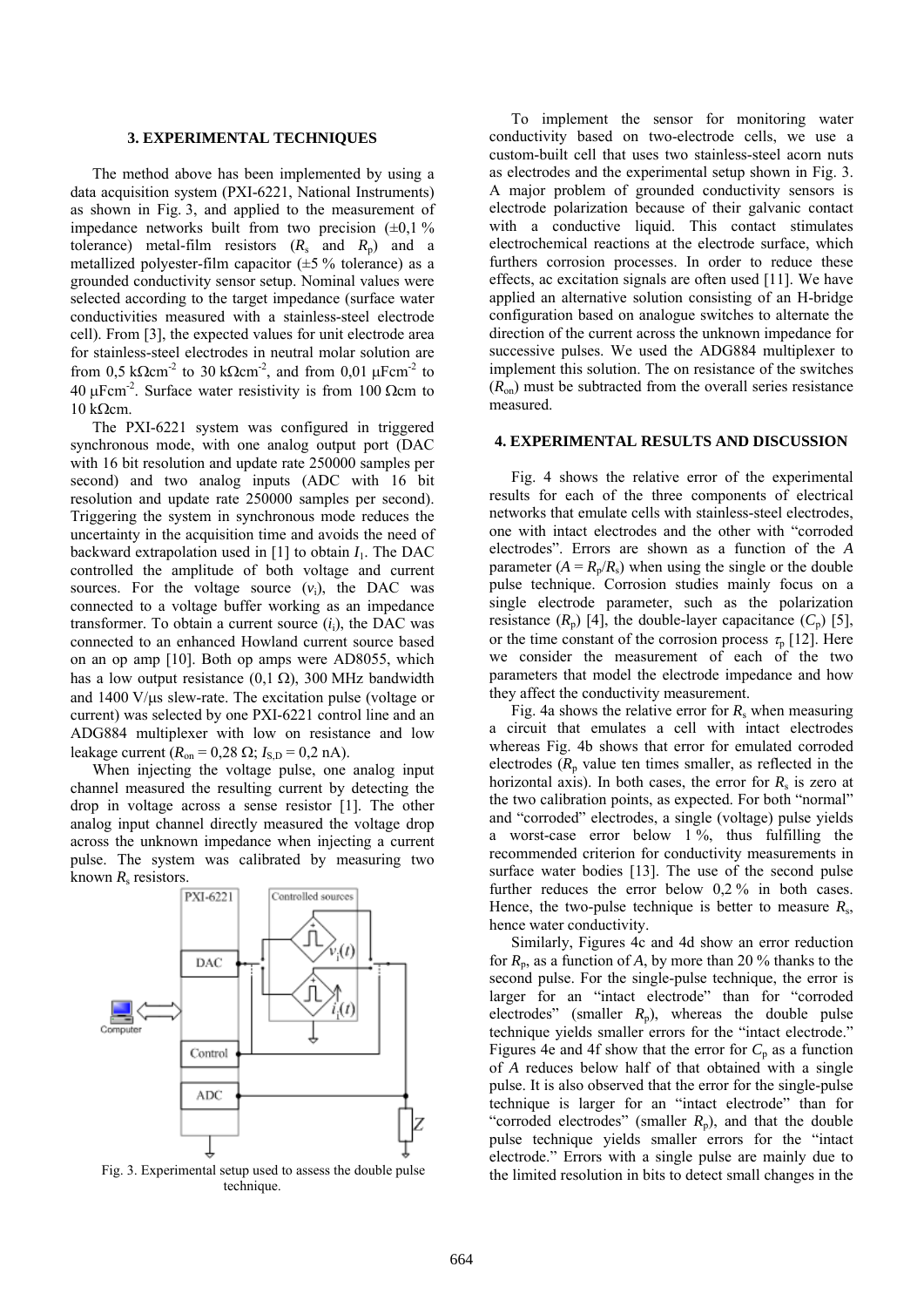measured current. Further, for the double pulse technique, errors are larger for  $C_p$  than for  $R_p$ , but the maximal relative error for the range of *A* values considered is below 5 %, which would be quite good to assess electrode corrosion in autonomous water conductivity sensors.

The range of impedance values for stainless steel electrodes in the known bibliography is so broad that it is quite difficult to have an estimate for the electrodes of our custom-built conductivity cell. Therefore, we have used electrochemical impedance spectroscopy to determine electrode impedance by using an Agilent 4294A impedance analyzer.

We have followed the recommended practices for electrochemical impedance measurements described in [14]. First we used the impedance analyzer to measure the dummy cells (emulated electrical network) and under the same experimental conditions described for Fig. 4, over a frequency range from 40 Hz to 50 kHz, with 400 intermediate frequencies (125 Hz frequency step). Component values for the Randles cell were estimated from the frequency limits as suggested in [3]:

$$
R_{\rm s} = \lim_{\omega \to \infty} |Z|
$$
  
\n
$$
R_{\rm p} + R_{\rm s} = \lim_{\omega \to 0} |Z|
$$
  
\n
$$
C_{\rm p} = \left(\omega_{\rm max} R_{\rm p}\right)^{-1}
$$
\n(2)

Fig. 5 shows the relative error for each component of the dummy cells in (emulated) undamaged (Fig 5a) and corroded conditions (Fig. 5b), as a function of the *A* parameter for the same range as in Fig. 4. The largest errors are obtained for the double-layer capacitance  $(C_p)$ , both for "intact" and "corroded electrodes" and are larger than those in Fig. 4 for the single- and double pulse techniques. These larger errors can be attributed to the limited frequency resolution of the impedance analyzer (125 Hz frequency step). Relative errors for the emulated charge-transfer resistance  $(R_p)$  and liquid resistivity are similar to those obtained in Fig. 4. Errors for  $R_p$  measured with the impedance analyzer can be attributed to its limited measurement capability at low frequencies, because the minimal measurement frequency is 40 Hz and we estimate the value at  $\omega \rightarrow 0$  by quadratic interpolation. Similarly, relative errors for  $R_s$  can be attributed to the too low maximal measurement frequency (50 kHz), as we estimate the impedance value when  $\omega \rightarrow \infty$  also by quadratic interpolation. In spite of these large errors for circuit component values estimated with the impedance analyzer, impedance components estimated for a conductivity cell can still help in assessing the results obtained with the measurement method based on a double pulse.



Fig. 4. Relative errors for two emulated conductivity cells in normal condition and with corroded electrodes when injecting a single pulse (light-colored line) and two pulses (darker line).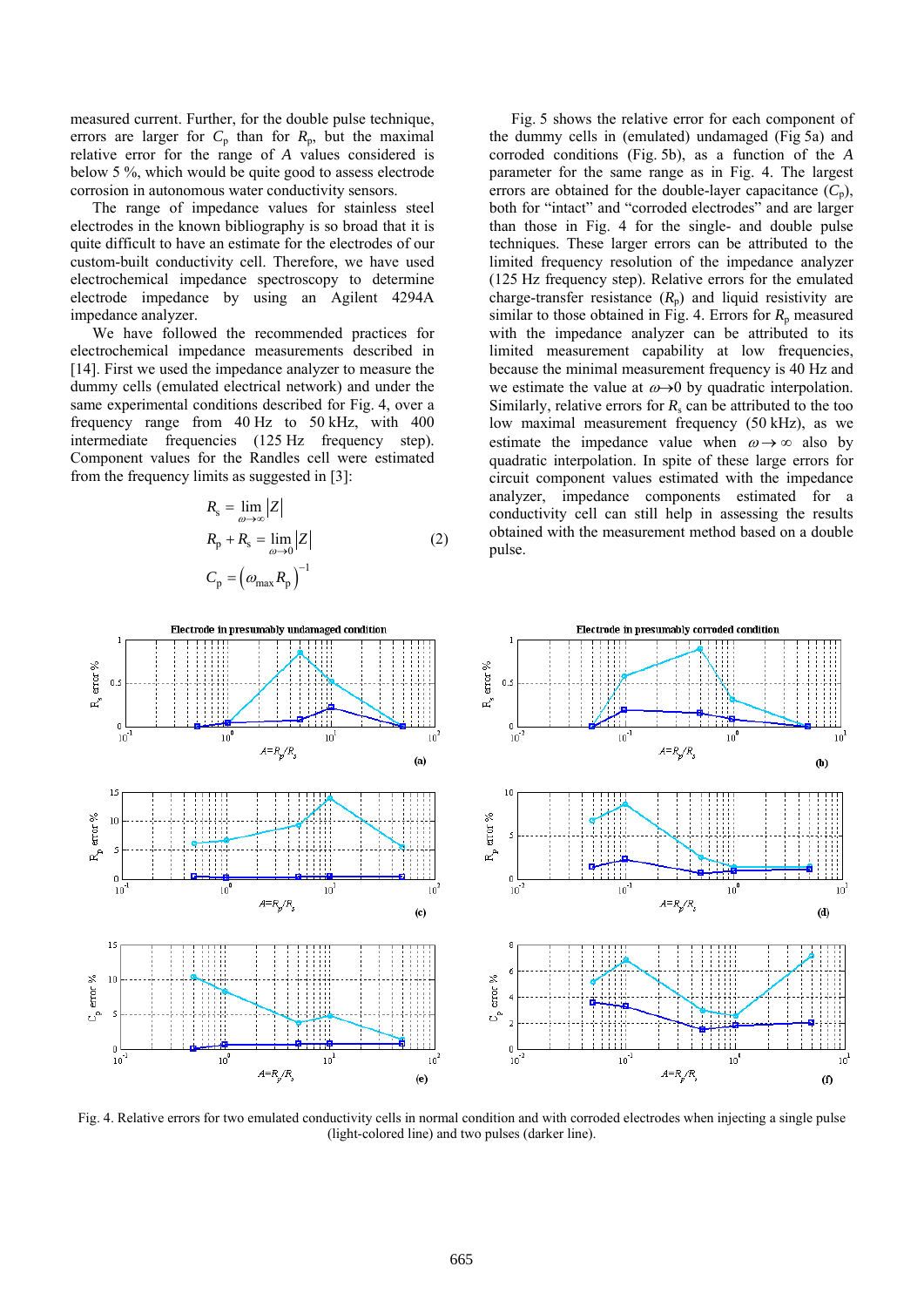

Fig. 5. Relative errors for two dummy cells in normal condition (a) and presumably corroded condition (b) obtained with the 4294A impedance analyzer.

Fig. 6 shows relative errors for the conductivity of actual surface water samples measured with the custom-built cell described above and the 4294A impedance analyzer. The system was always calibrated at two points  $(100 \mu \text{Scm}^{-1})$  and  $10 \text{ mScm}^{-1}$ ) by using a WTW-340i conductivity meter as reference  $(\pm 0.01 \text{ mScm}^{-1} \text{ uncertainty})$ . Measurements were performed for the water conductivity range in Table 2.

Measurements with a single pulse excitation (lightcoloured line) yielded a maximal relative error close to 1,63 %, hence below that obtained in [1], which was 5 %. The double pulse excitation technique (dark line) always yielded a smaller error than the other two techniques and reduced the maximal relative error to 0,13 %. Measurements with the 4294A impedance analyzer (dashed line) yielded a larger error than the other two techniques (maximal relative error about 7,2 %), probably because the upper measurement frequency was not high enough. Further, a Randles cell with three constant components cannot model electrochemical effects in a very broad frequency [3].

Table 2 shows the results for the electrode impedance components  $R_p$  and  $C_p$  obtained with the single and double pulse techniques as well as the 4294A impedance analyzer, for different water conductivities. All the estimated values fall inside acceptable ranges for stainless steel. Nevertheless, for a given water conductivity, there are obvious discrepancies for both  $R_p$  and  $C_p$ , which are mode evident when water conductivity increases. Besides the questionable validity of the model in Fig. 1b as a possible factor to explain those discrepancies when the signal applied to the impedance being measured involves a broad range of frequencies, the different current density involved in each measurement has to be considered. Measurements based on two pulses (voltage pulse followed by a current pulse) involve a larger current density for the current pulse than for the voltage pulse, and that current density increases when water conductivity is high.



Fig. 6 Relative error for actual conductivity measurements based on dual pulse technique compared with the Agilent 4294A impedance analyzer.

Table 2 also shows a decrease in charge-transfer resistance  $(R_p)$  and an increase in double-layer capacitance  $(C_p)$  for larger water conductivities that agrees with the results reported by Geddes on the dependence of electrode models on current densities [15].

Table 2. Electrode impedance parameters.

| Water<br>conductivity    | $V-I$<br>Technique     |                     | $I-V$<br>Technique         |                     | Agilent 4294A          |                     |
|--------------------------|------------------------|---------------------|----------------------------|---------------------|------------------------|---------------------|
| WTW-340i<br>$(Scm^{-1})$ | $R_{p}$<br>$(k\Omega)$ | $C_{\rm p}$<br>(nF) | $R_{\rm p}$<br>$(k\Omega)$ | $C_{\rm p}$<br>(nF) | $R_{p}$<br>$(k\Omega)$ | $C_{\rm p}$<br>(nF) |
| 130E-6                   | 15,5                   | 161,9               | 11,3                       | 329,8               | 22,5                   | 70,4                |
| 530E-6                   | 12,9                   | 162,6               | 7,4                        | 333,8               | 8,51                   | 98,3                |
| $1E-3$                   | 12,9                   | 163,0               | 5,0                        | 341,2               | 5,2                    | 40,9                |
| 1,413E-3                 | 10,7                   | 168,5               | 2,6                        | 347,2               | 2,3                    | 131,5               |
| 2,09E-3                  | 8,1                    | 171,8               | 7,6                        | 685,5               | 1,930                  | 484,5               |
| 4,99E-3                  | 6,1                    | 184,1               | 2,9                        | 708,7               | 0,95                   | 1286                |
| 9,97E-3                  | 6,0                    | 246,7               | 1,9                        | 1292                | 0,85                   | 2624                |